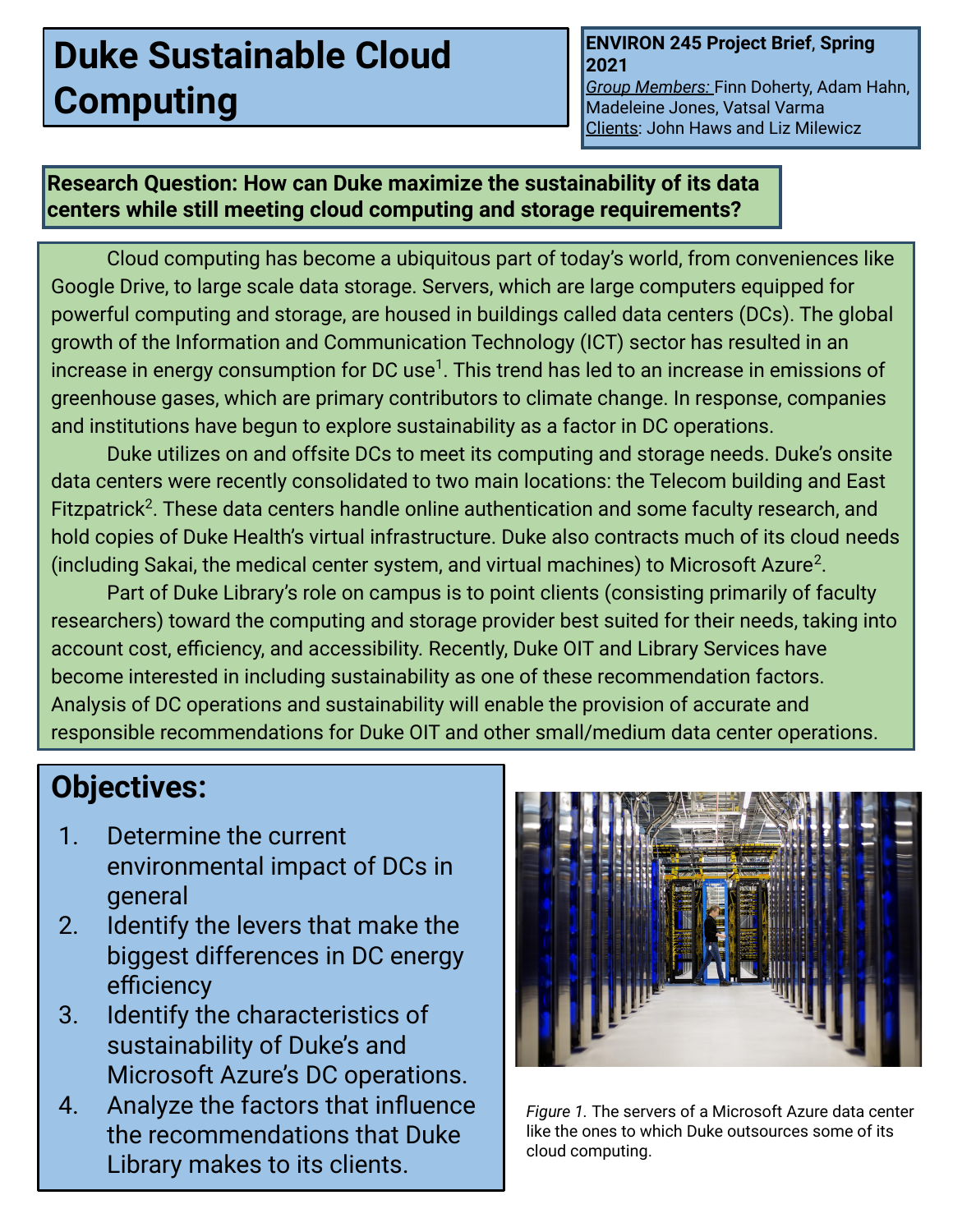## **Methods:**

.

# **Interviews**

Spring 2021

\*Purpose: To gain context behind the research questions and the clients' needs.

\*John Haws (Director, OIT Service Based Metrics and Reporting)

\*Liz Milewicz (Head, Digital Scholarship Services)

. \*Purpose: To better understand the users, resources, and efficiency of Duke data centers.

\*John Haws (Director, OIT Service Based Metrics and Reporting)

\*Carl McMillon (Sr Manager, IT) \*Charley Kneifel (Sr Technical Director, OIT)

**Social**: Improving Duke Library's recommendations will allow their clients to make sustainable decisions that also fulfill their research requirements.

### **Environmental**:

Duke's cloud operations and onsite data centers emit climate change-inducing CO2 gas, the amount of which can be reduced.



### **Economic**:

Environmentally-friendly data centers will also be energy efficient and therefore economically efficient. Furthermore, Duke's cloud recommendations factor in cost.

# **Web Research**

- Research reports regarding DC emissions, energy consumption, and sustainability
- Online web pages about nationwide cloud computing and specifically Azure operations

# **Analysis**

Interviews: Interviews were recorded and transcribed, and short summaries including key takeaways were written shortly after the meeting was held. The team analyzed these transcripts by underlining important pieces of information and highlighting according to the decided coding themes.

Web Research: The various reports and online pages that were found were compiled and thematically coded. The sources were then analyzed to determine the current impact of data centers, the factors influencing data center sustainability, and how Duke data centers compare with others. The team used this analysis to create a set of recommendations for Duke Library and OIT.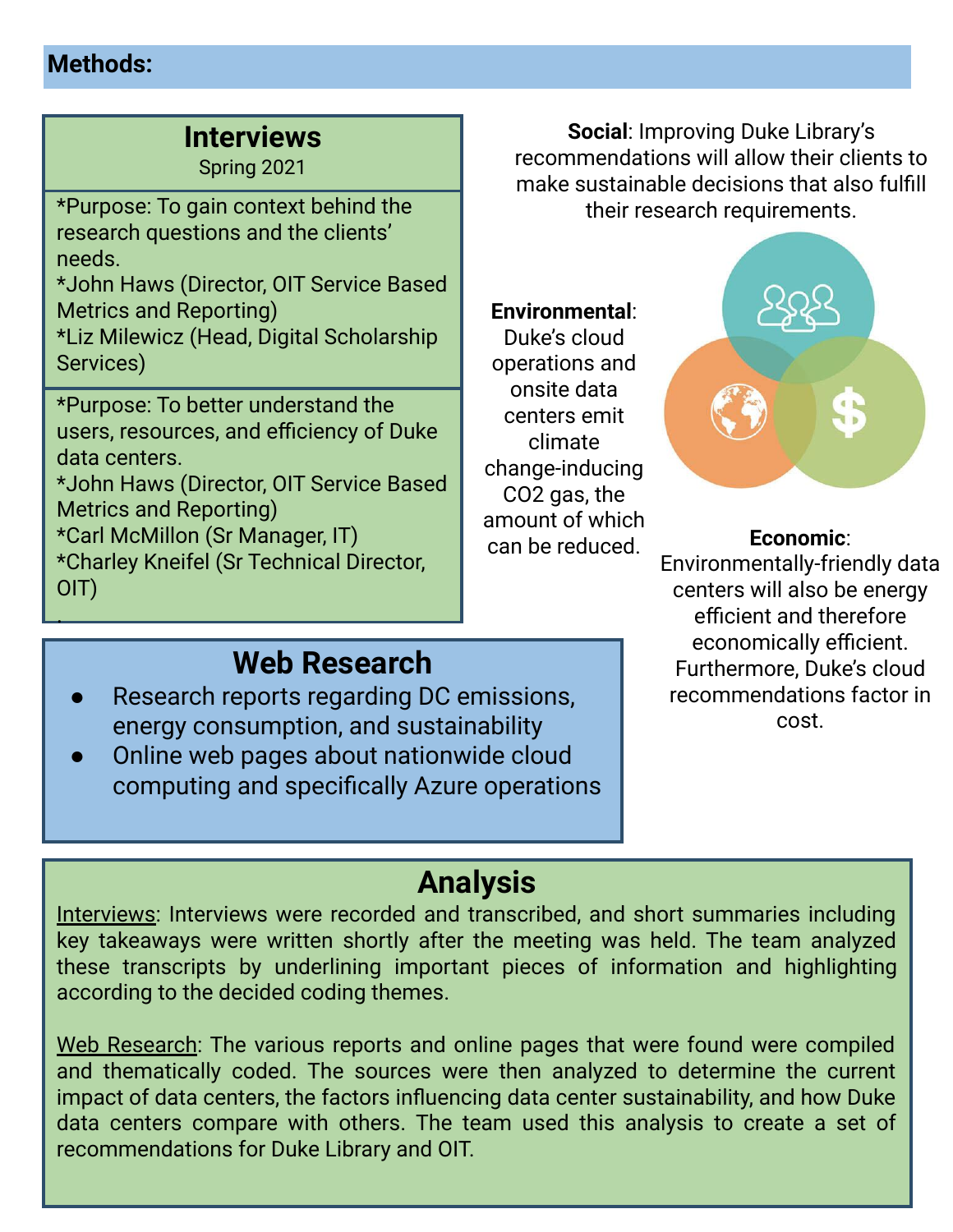## **Results:**

# What are the environmental implications of data centers?

| THE GIV CITY CHANGE CHANGE COMMISSIONS OF GUID CONTROLS.                                                                                                                                                                                                                                                                                       |                                                                                                                             |                                                                                                                                                                                                                                                                                               |                                                                                                                                                                                                                                                                            |
|------------------------------------------------------------------------------------------------------------------------------------------------------------------------------------------------------------------------------------------------------------------------------------------------------------------------------------------------|-----------------------------------------------------------------------------------------------------------------------------|-----------------------------------------------------------------------------------------------------------------------------------------------------------------------------------------------------------------------------------------------------------------------------------------------|----------------------------------------------------------------------------------------------------------------------------------------------------------------------------------------------------------------------------------------------------------------------------|
| 6.4                                                                                                                                                                                                                                                                                                                                            | million kWh of electricity are<br>consumed by Duke's Fitzpatrick<br>data center annually <sup>2</sup>                       |                                                                                                                                                                                                                                                                                               | A mean of 17,560 kWh consumed per day by Fitzpatrick data center,<br>much greater than an average US home annually (10,649 kWh) 5<br>Fewer servers are required in hyperscale data centers compared to<br>those on-premises due to higher efficiency and closer management |
| 2%                                                                                                                                                                                                                                                                                                                                             | of global $CO2$ emissions are<br>from data centers <sup>1</sup>                                                             |                                                                                                                                                                                                                                                                                               | Data center energy consumption is growing at a rate of 10-12%<br>annually $3$<br>This represents massive costs not only for large data centers, but also<br>for companies that use them<br>The energy consumption of data centers is primarily attributed to the           |
|                                                                                                                                                                                                                                                                                                                                                | billion kWh of electricity are<br>consumed annually by data centers<br>in the US <sup>4</sup>                               |                                                                                                                                                                                                                                                                                               | powering and cooling of servers<br>Zombie servers (those no longer serving a purpose but still<br>consuming electricity) represent up to 30% of the energy cost of<br>data centers $1$                                                                                     |
| What levers can be pulled to reduce the<br>environmental implications? <sup>1,4</sup><br>evers<br><b>Primary levers</b><br>Efficient IT equipment can reduce data<br>$\circ$<br>center consumption of electricity by<br>⊐<br>over 10%                                                                                                          |                                                                                                                             | <b>Data Center</b><br>Server<br>Cooling<br>Allocation/<br>Workload<br><b>Energy Type</b><br>Management<br>Efficiency                                                                                                                                                                          |                                                                                                                                                                                                                                                                            |
| Maximizing operational efficiency and<br>$\circ$<br><b>BLes</b><br>utilization through dynamic server<br>allocation<br>RIA<br>Synchronize server capacity and<br>$\overline{a}$<br>load<br>Efficient cooling management<br>$\circ$                                                                                                             |                                                                                                                             | <b>Total Workload</b><br>*Number of Active Servers<br>*Amount of Energy (Green<br>*Workload Arrival<br>Number of Active<br>and Brown)<br>*Max Request Delay<br>*Maximum Green Energy<br>*Workload Arrival<br>*Max Host Number<br><b>Supply</b><br>*Price of Energy (Green and<br><b>Brown</b> |                                                                                                                                                                                                                                                                            |
| Proper insulation, streamlined<br>$\overline{C}$<br>airflow<br><b>IMP</b><br>Transference of peak load to the cloud<br>$\circ$<br>Improving utilization rates<br>$\circ$<br>Some data centers operate at<br>utilization rates under 15% because<br>they are over provisioned to handle<br>worst case scenarios                                 |                                                                                                                             | Energy<br><b>Total Energy</b><br><b>Total Energy</b><br><b>DC Size</b><br>Efficiency<br>Consumption<br>Consumption<br><b>Carbon Emissions</b>                                                                                                                                                 |                                                                                                                                                                                                                                                                            |
|                                                                                                                                                                                                                                                                                                                                                |                                                                                                                             | What are the characteristics of data center<br>sustainability for onsite centers at Duke and data<br>centers managed by Microsoft Azure?<br>Microsoft                                                                                                                                         |                                                                                                                                                                                                                                                                            |
| Azure<br>Compute<br><b>Emissions savings</b><br>with renewables                                                                                                                                                                                                                                                                                | Energy<br><b>IIIIIIIIIIIIII</b> IIIIII<br>savings<br>79%<br>52%                                                             | I۱۰<br>92% 98%                                                                                                                                                                                                                                                                                | DCs have a Power Usage Effectiveness (PUE)<br>$\circ$<br>of $\sim$ 1.125 - low for the industry $4$<br>Microsoft has sustainability goals of carbon<br>$\circ$<br>neutrality in 2012, 100% renewable energy by                                                             |
| Azure<br>Storage<br><b>Emissions savings</b><br>with renewables                                                                                                                                                                                                                                                                                | Energy<br>Ш۰<br>savings<br>71% 79% 83%<br>Figure 2. This graph shows the range of energy and emissions (including renewable |                                                                                                                                                                                                                                                                                               | 2025, etc. $4$<br><b>Duke University</b><br>Duke tries to keep 90-95% of servers in their<br>$\circ$<br>data centers in use at any given time <sup>2</sup>                                                                                                                 |
| purchases) savings by companies when they replaced their on-premises computing<br>and storage services with cloud services provided by Microsoft Azure.<br>Figure retrieved from the 2018 Microsoft Carbon Cloud Study "The Carbon Benefits of Cloud<br>Computing: a Study of the Microsoft Cloud." Microsoft, Microsoft, updated 29 July 2020 |                                                                                                                             | Data centers are cooled by Chiller Plant #2<br>$\circ$<br>which centralizes cooling on campus<br>efficiently <sup>2</sup>                                                                                                                                                                     |                                                                                                                                                                                                                                                                            |

What other factors impact Duke Library client recommendations and decisions?<sup>2</sup>

- **Grant logistics/Cost** 
	- Researchers lose access to offsite computing resources (ex: Azure) after grant ends
	- University will charge overhead fees for cloud computing (taken out of grant funding)
- **Familiarity** 
	- Researchers trust and are more comfortable with the onsite method of research computing
	- Cloud computing and third party contracting is relatively new compared to onsite methods